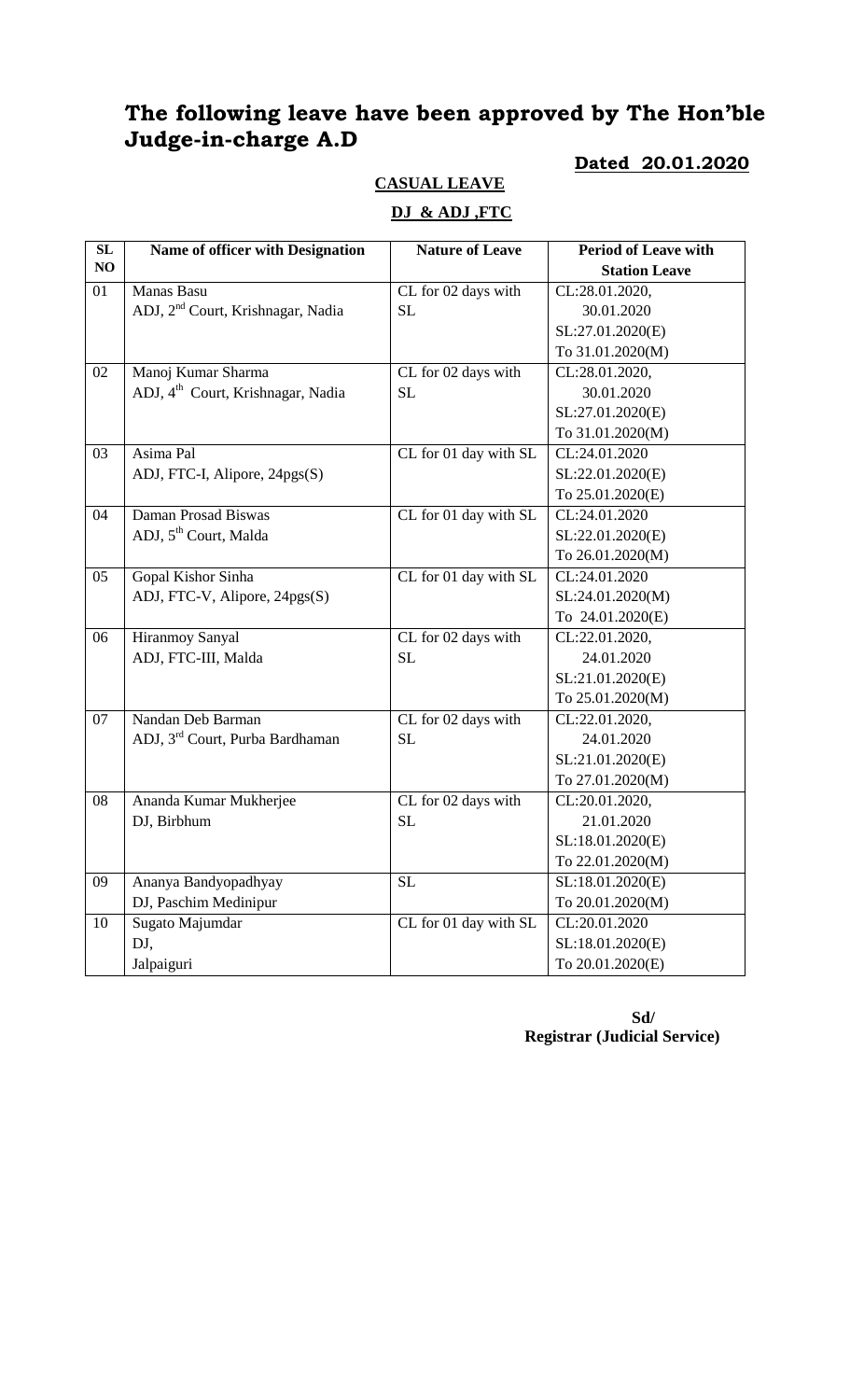# **The following leave have been approved by The Hon'ble Judge-in-charge A.D**

**Dated 20.01.2020**

| SL  | Name of officer with Designation    | <b>Nature of Leave</b> | <b>Period of Leave with</b> |
|-----|-------------------------------------|------------------------|-----------------------------|
| NO. |                                     |                        | <b>Station Leave</b>        |
| 01  | Abhijit De                          | CL for 01 day          | CL:06.01.2020               |
|     | ADJ, FTC-II, Barrackpore, 24pgs(N)  |                        |                             |
| 02  | Manojyoti Bhattacharyya             | CL for 02 days         | CL:13.01.2020,              |
|     | ADJ, 1 <sup>st</sup> Court, Bankura | with SL                | 14.01.2020                  |
|     |                                     |                        | SL:11.01.2020(E)            |
|     |                                     |                        | To 15.01.2020(E)            |

### **CASUAL LEAVE DJ & ADJ ,FTC**

Sd/

**Registrar (Judicial Service)**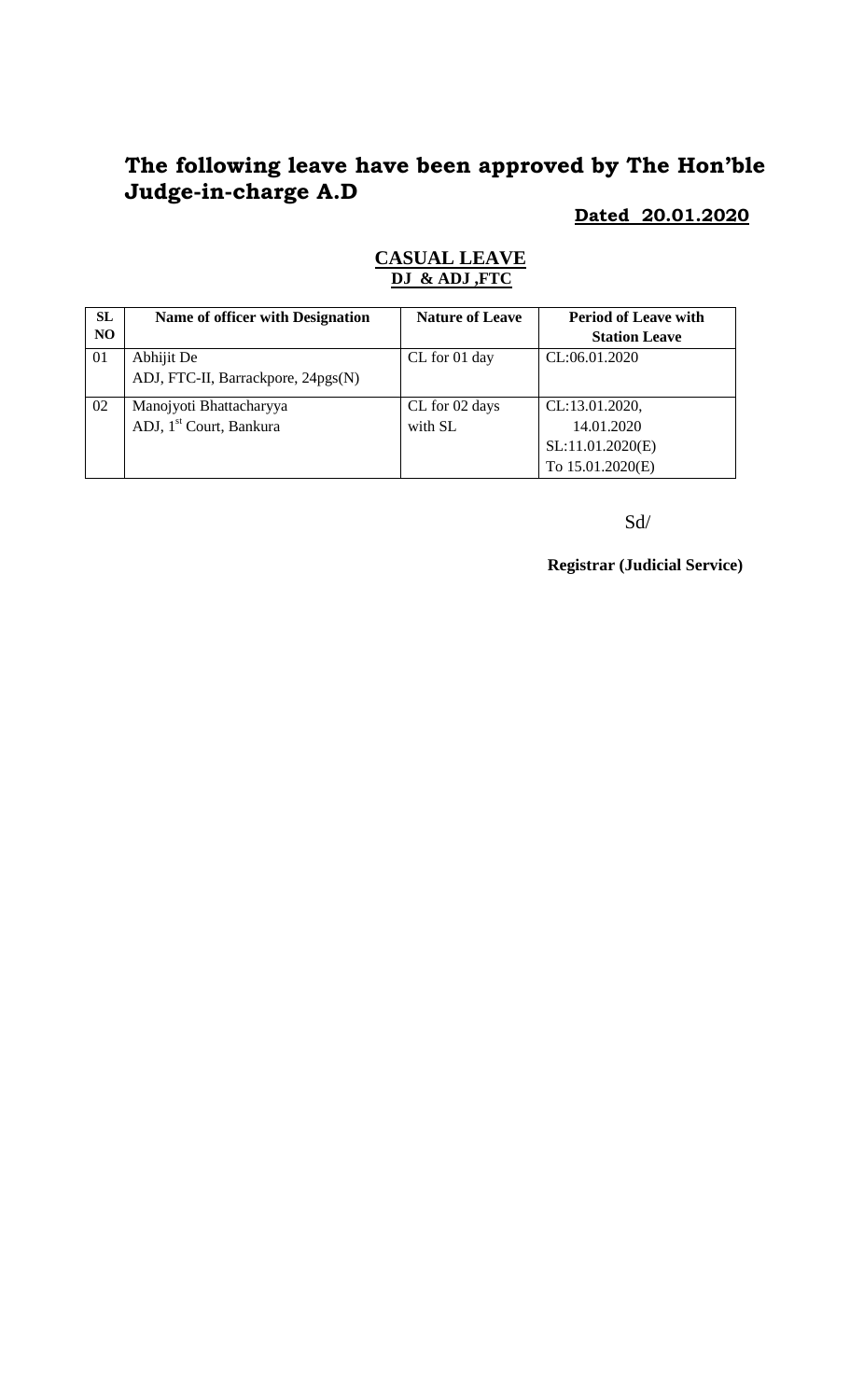## **The following leave have been approved by the Hon'ble Judge-in-Charge A.D.**

#### **DJ / ADJ**

### **Dated : 20.01.2020**

| <b>SL NO</b> | Name of officer with Designation                                                     | <b>Nature of Leave</b>      | <b>Period of Leave with Station</b><br>Leave |
|--------------|--------------------------------------------------------------------------------------|-----------------------------|----------------------------------------------|
| 01           | Sri Indranil Bhattacharyya<br>District & Sessions Judge Andaman<br>& Nicobar Islands | Earned Leave for 03<br>days | From 22.01.2020 to<br>24.01.2020             |
| 02           | Sri Daman Prosad Biswas, ADJ,<br>5 <sup>th</sup> Court, Malda                        | Earned Leave for 06<br>days | From 10.02.2020 to<br>15.02.2020             |

#### **ADJ, FTC**

| <b>SL NO</b> | Name of officer with Designation                                                           | <b>Nature of Leave</b>          | <b>Period of Leave with</b><br><b>Station Leave</b> |
|--------------|--------------------------------------------------------------------------------------------|---------------------------------|-----------------------------------------------------|
| 03           | Smt. Leena Golder<br>ADJ, FTC-1, Raiganj, Uttar<br>Dinajpur                                | Earned Leave for 03<br>days     | From 11.03.2020 to<br>13.03.2020                    |
| 04           | Smt. Sathi Mukherjee<br>$CJ(SD)$ , $2nd$ Court, Alipore, 24 Pgs<br>(S)                     | Child Care Leave for<br>20 days | From 01.02.2020 to<br>20.02.2020                    |
| 05           | Smt.Sarmistha Ganguly<br>Registrar, District Judge's Court,<br>Alipore, South 24 Parganas. | Child Care Leave for<br>27 days | From 04.02.2020 to<br>01.03.2020                    |
| 06           | Smt. Ratna Roy (Biswas)<br>ADJ, FTC, Balurghat, Dakshin<br>Dinajpur                        | Child care Leave for<br>27 days | From 10.02.2020 to<br>07.03.2020                    |

### **CJM/ACJM**

| <b>SL NO</b> | Name of officer with Designation                           | <b>Nature of Leave</b>          | <b>Period of Leave with</b><br><b>Station Leave</b> |
|--------------|------------------------------------------------------------|---------------------------------|-----------------------------------------------------|
| 07           | Smt. Mahua Roy Basu<br>ACJM, Islampur, Uttar Dinajpur      | Child Care Leave for 30<br>days | From 10.02.2020 to 10.03.2020                       |
| 08           | Smt. Richa Gupta<br>JM, 3 <sup>rd</sup> Court, Bankura     | Earned Leave for 04<br>days     | From 31.01.2020 to 03.02.2020                       |
| 09           | Sri Subhra Kanti Dhar, JM, 3rd<br>Court Sadar, Cooch Behar | Earned Leave for 12<br>days     | From 27.01.2020 to<br>07.02.2020                    |

### **CJ(JD)**

| <b>SL NO</b> | Name of officer with<br><b>Designation</b>                | <b>Nature of Leave</b>          | <b>Period of Leave with Station</b><br>Leave |
|--------------|-----------------------------------------------------------|---------------------------------|----------------------------------------------|
| 10           | Smt. Urmi Sinha<br>CJ(JD), Balurghat, Dakshin<br>Dinajpur | Child Care Leave for 61<br>days | From 27.01.2020 to<br>27.03.2020             |